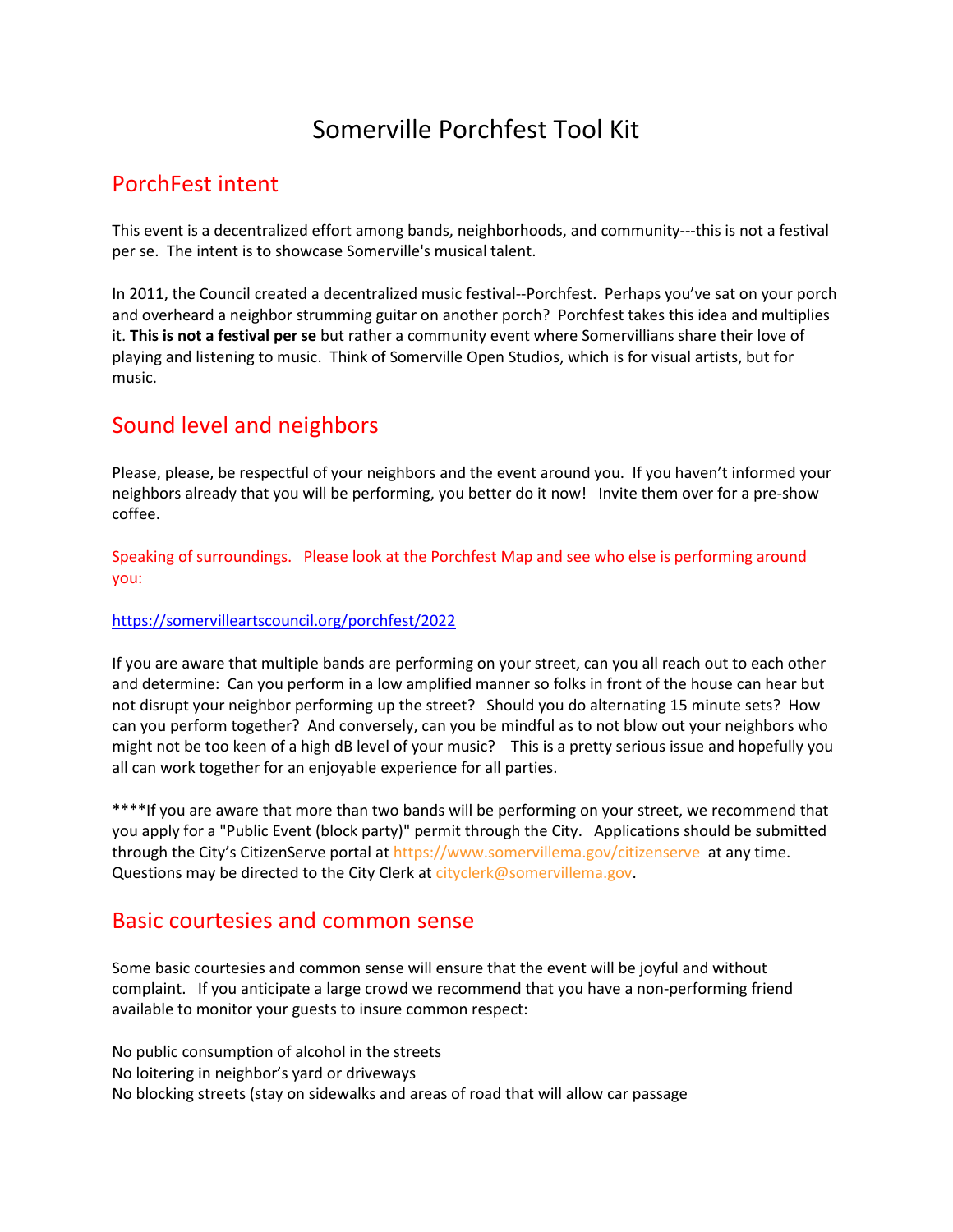No performing beyond your 2 hour limit/zone No excessive loud, electric music. (If you have to play loud rent a hall, seriously $\circledcirc$ )

Excessive noise, blocking streets is the consistent complaint. The local police have the discretion to break up events if your performance poses a public safety problem---don't let it become one. Seriously.

# Registration and make full use of website to promote your band.

And if you haven't done so already, be sure to upload a jpg image, mp3, websites, to your PorchFest profiles. It's easy and makes your page/location look more inviting. You should do this prior to the end of day on the Thursday before the event, at which time registration and editing will close.

On Friday we will be transitioning our dynamic site over to a static site—it will still have you location, image, title, short description but will not have links, etc. We did this in prior years so the site would NOT crash on the amount of traffic. It worked. We'll go back to the dynamic site after the event. Again, update your listing.

# Editing your PorchFest page

Remember you can go back into your page and edit. Log in first, then go to you page. You should see an edit tab, make changes/additions, then click save at the bottom. YOU MUST LOGIN.

# Donations for musicians/bands

You should use the full effect of our website and your own page. Put in links to SoundCloud or other streaming services where you are either selling your work or requesting donations. Also, on the day of the event you can/should put out a tip jar for the band.

# Community Donations

Each year PorchFest collectively raises thousands of dollars for charity. Bands play a huge role in helping with this effort and we thank you! You are making a difference!

We will making a determination soon about which charity to support. Certainly, the earthquake in Haiti, homelessness within our own City, numerous causes or concerns could be supported. More soon.

And help us spread the word through your Facebook and twitter accounts, please tag the Arts Council.

We will be getting a FB event page up, please help us by tagging and sharing.

Have fun. Be respectful. Be save.

Go PorchFest Somerville.

Gregory Jenkins